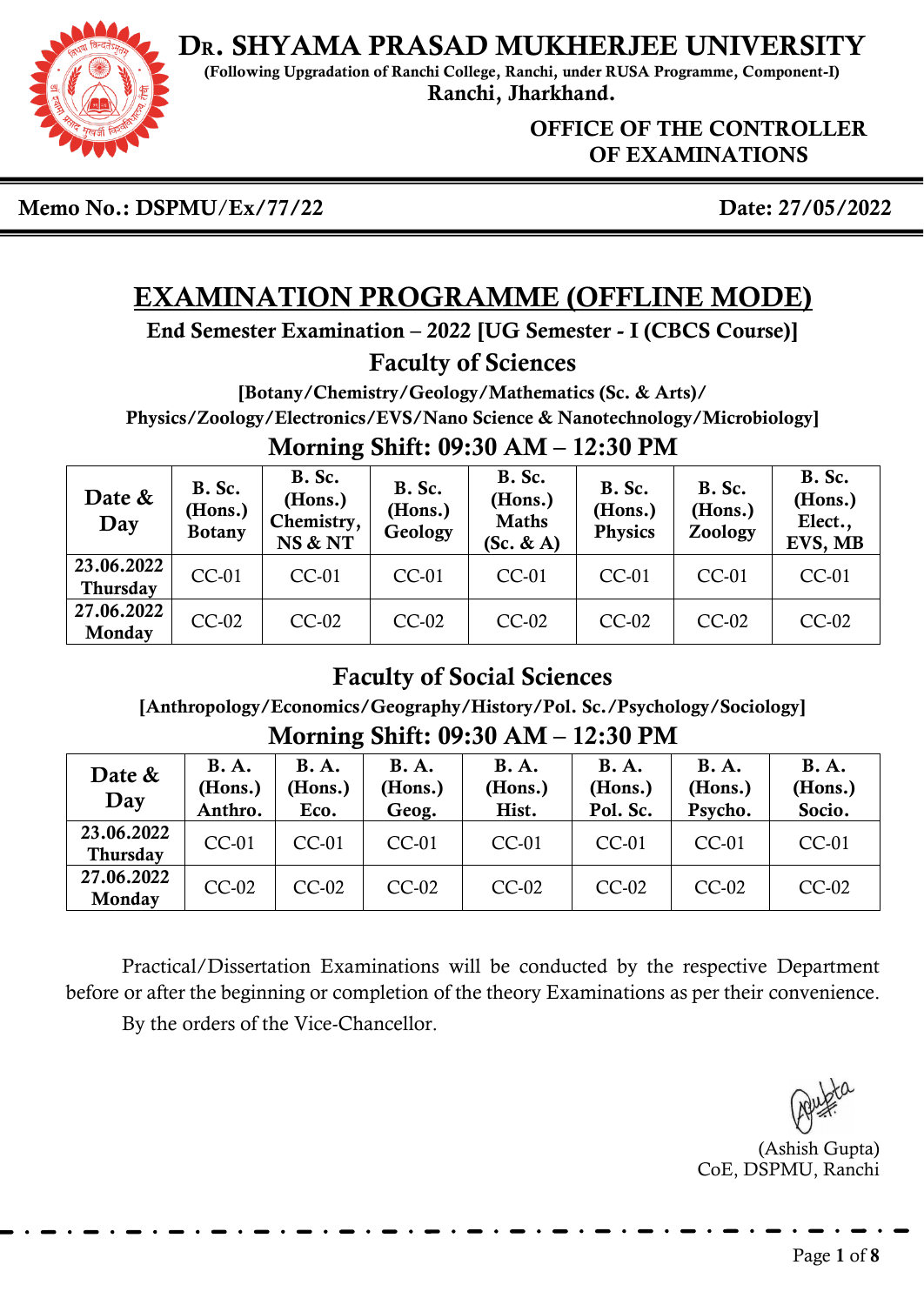DR. SHYAMA PRASAD MUKHERJEE UNIVERSITY (Following Upgradation of Ranchi College, Ranchi, under RUSA Programme, Component-I)

Ranchi, Jharkhand.

OFFICE OF THE CONTROLLER OF EXAMINATIONS

Memo No.: DSPMU/Ex/77/22 Date: 27/05/2022

# EXAMINATION PROGRAMME (OFFLINE MODE)

End Semester Examination – 2022 [UG Semester - I (CBCS Course)]

Faculty of Humanities [Bengali/English/Hindi/Odia/Philosophy/Sanskrit/TRL (All

Languages)/Urdu/ELL] and BBA

#### Morning Shift: 09:30 AM – 12:30 PM

| Date &<br>Day         | <b>B.A.</b><br>(Hons.)<br>Bengali | <b>B.A.</b><br>(Hons.)<br>Eng. | <b>B.A.</b><br>(Hons.)<br>Hindi | <b>B.A.</b><br>(Hons.)<br>Odia | <b>B.A.</b><br>(Hons.)<br>Philo. | <b>B.A.</b><br>(Hons.)<br>Sansk. | <b>B.A.</b><br>(Hons.)<br><b>TRL</b> |
|-----------------------|-----------------------------------|--------------------------------|---------------------------------|--------------------------------|----------------------------------|----------------------------------|--------------------------------------|
| 24.06.2022<br>Friday  | $CC-01$                           | $CC-01$                        | $CC-01$                         | $CC-01$                        | $CC-01$                          | $CC-01$                          | $CC-01$                              |
| 28.06.2022<br>Tuesday | $CC-02$                           | $CC-02$                        | $CC-02$                         | $CC-02$                        | $CC-02$                          | $CC-02$                          | $CC-02$                              |

### Morning Shift: 09:30 AM – 12:30 PM

| Date & Day            | <b>B.A.</b><br>(Hons.)<br>Urdu | <b>B.A.</b><br>(Hons.)<br><b>ELL</b> | <b>B.A.</b><br>(Hons.)<br><b>BBA</b> |  |
|-----------------------|--------------------------------|--------------------------------------|--------------------------------------|--|
| 24.06.2022<br>Friday  | <b>CC-01</b>                   | $CC-01$                              | $CC-01$                              |  |
| 28.06.2022<br>Tuesday | $CC-02$                        | $CC-02$                              | $CC-02$                              |  |

Practical/Dissertation Examinations will be conducted by the respective Department before or after the beginning or completion of the theory Examinations as per their convenience.

By the orders of the Vice-Chancellor.

(Ashish Gupta) CoE, DSPMU, Ranchi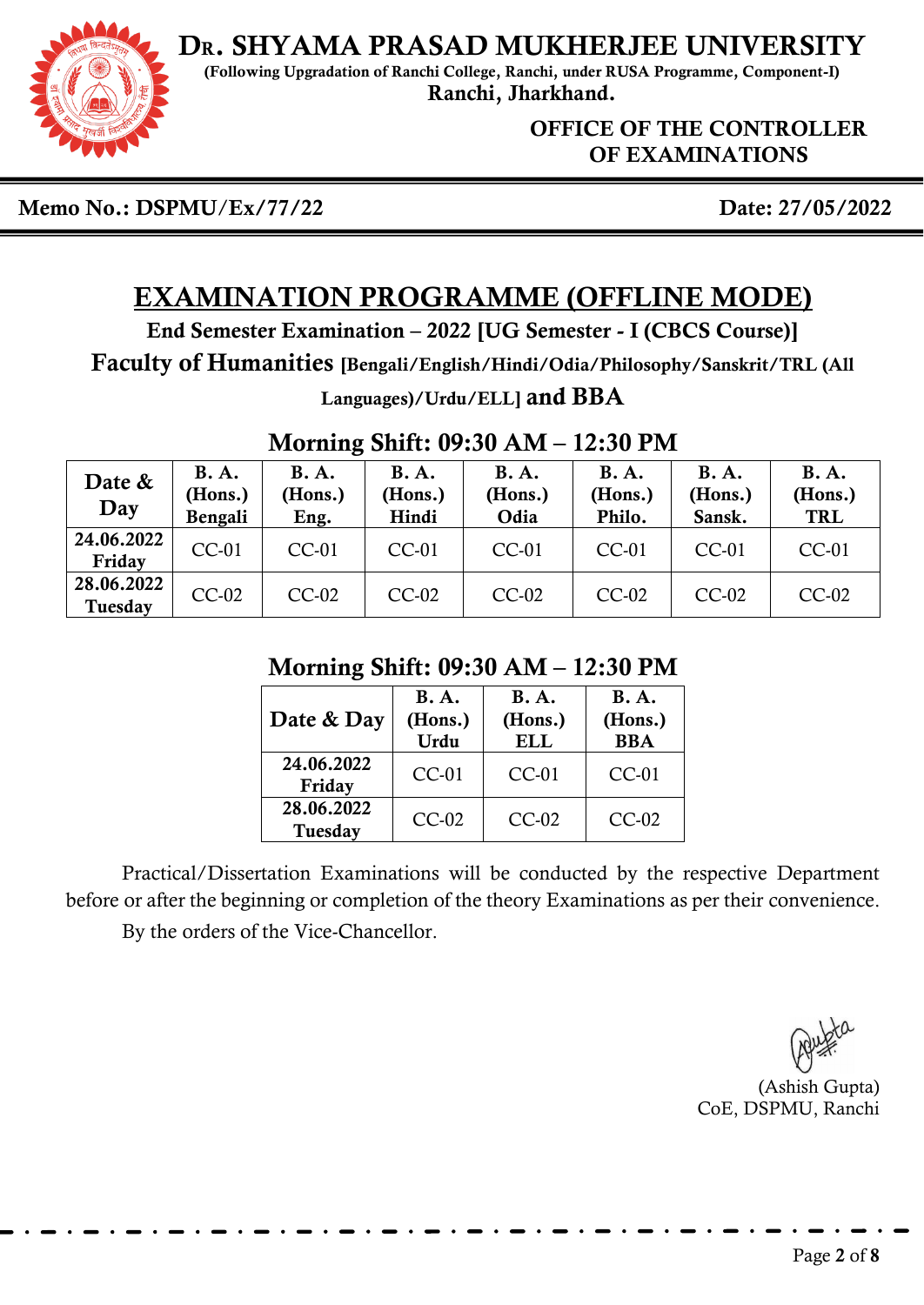

(Following Upgradation of Ranchi College, Ranchi, under RUSA Programme, Component-I) Ranchi, Jharkhand.

> OFFICE OF THE CONTROLLER OF EXAMINATIONS

Memo No.: DSPMU/Ex/77/22 Date: 27/05/2022

# EXAMINATION PROGRAMME (OFFLINE MODE)

End Semester Examination – 2022 [UG Semester - I (CBCS Course)]

### Self-Financing/Vocational Courses

[Computer Applications/Information Technology/Film Making/Journalism and Mass Communication/Music/Visual Arts/B. Com./Yogic Sciences]

## Morning Shift: 09:30 AM – 12:30 PM

| Date &<br>Day                 | B. Sc.<br>(Hons.)<br>CA | B. Sc.<br>(Hons.)<br><b>IT</b> | <b>B.A.</b><br>(Hons.)<br><b>FM</b> | <b>B.A.</b><br>(Hons.)<br><b>JMC</b> | <b>B.A.</b><br>(Hons.)<br>Music &<br><b>VA</b> | <b>B.A.</b><br>(Hons.)<br>B. Com. | <b>B.A.</b><br>(Hons.)<br>Yogic Sc. |
|-------------------------------|-------------------------|--------------------------------|-------------------------------------|--------------------------------------|------------------------------------------------|-----------------------------------|-------------------------------------|
| 25.06.2022<br><b>Saturday</b> | <b>CC-01</b>            | <b>CC-01</b>                   | <b>FM-101</b>                       | JM-101                               | $CC-01$                                        | $CC-01$                           | <b>CC-01</b>                        |
| 29.06.2022<br>Wednesday       | $CC-02$                 | $CC-02$                        | FM-102                              | JM-102                               | $CC-02$                                        | $CC-02$                           | $CC-02$                             |

## Morning Shift: 09:30 AM – 12:30 PM

| Date & Day             | <b>B.A.</b><br>(Hons.)<br>FM | <b>B.A.</b><br>(Hons.)<br><b>JMC</b> |
|------------------------|------------------------------|--------------------------------------|
| 02.07.2022<br>Saturday | $FM-103$                     | $JM-103$                             |

Practical/Dissertation Examinations will be conducted by the respective Department before or after the beginning or completion of the theory Examinations as per their convenience.

By the orders of the Vice-Chancellor.

(Ashish Gupta) CoE, DSPMU, Ranchi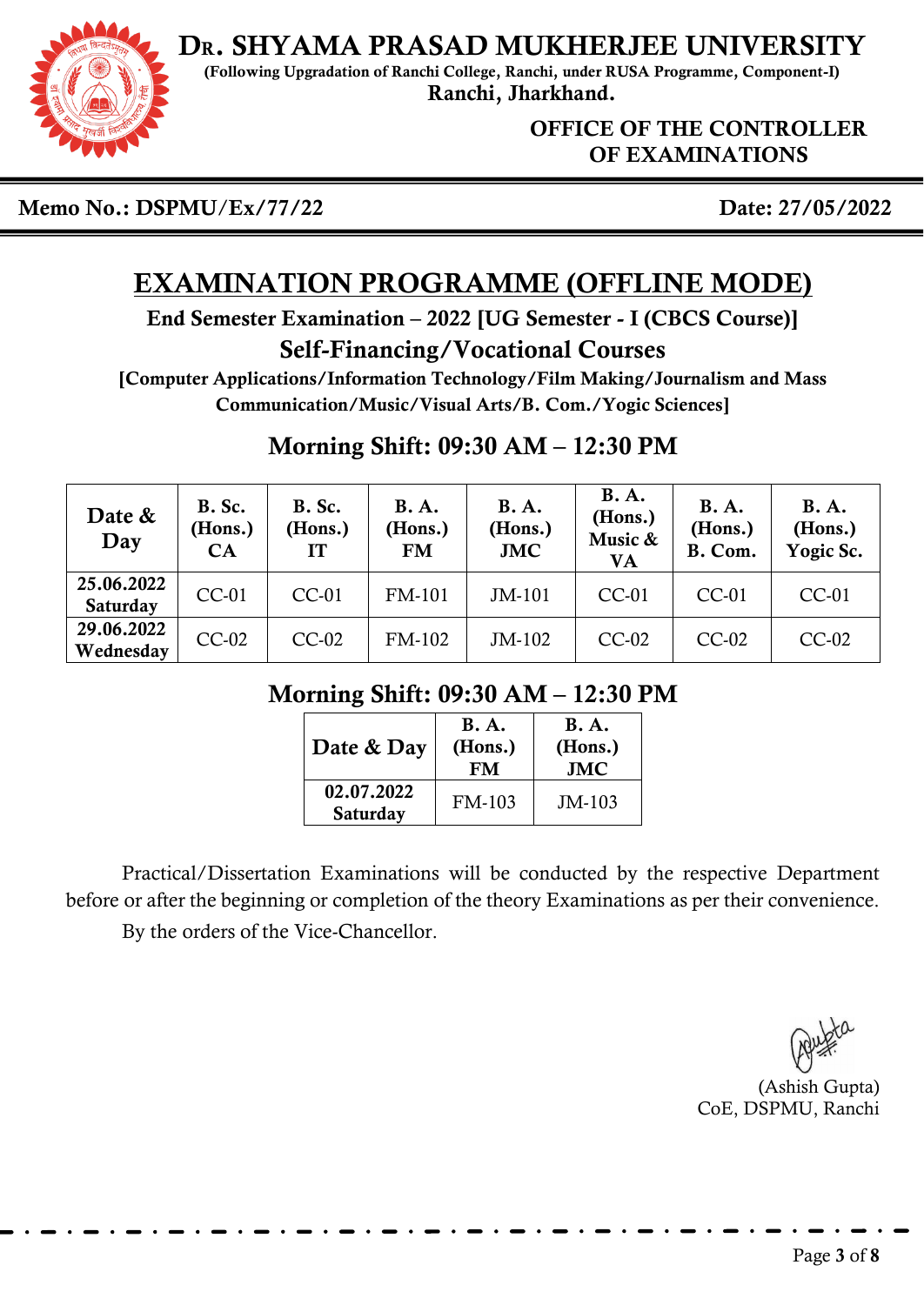

(Following Upgradation of Ranchi College, Ranchi, under RUSA Programme, Component-I) Ranchi, Jharkhand.

> OFFICE OF THE CONTROLLER OF EXAMINATIONS

Memo No.: DSPMU/Ex/77/22 Date: 27/05/2022

# EXAMINATION PROGRAMME (OFFLINE MODE)

End Semester Examination – 2022 [UG Semester - I (CBCS Course)] Ability Enhancement Compulsory Course (AECC) [English Communication (G1 & G3)\*/Hindi Communication (G2 & G4)\*]

| Date & Day                    | $B. A./B.$ Sc. (Hons.)<br><b>Students of all Courses</b> |
|-------------------------------|----------------------------------------------------------|
| 02.07.2022<br><b>Saturday</b> | <b>English Communication (G1)</b>                        |
| 04.07.2022<br>Monday          | <b>Hindi Communication (G2)</b>                          |
| 05.07.2022<br><b>Tuesday</b>  | <b>English Communication (G3)</b>                        |
| 07.07.2022<br><b>Thursday</b> | <b>Hindi Communication (G4)</b>                          |

### Morning Shift: 09:30 AM – 12:30 PM

\*Groups will be intimated to all the students before the commencement of the Examination.

Practical/Dissertation Examinations will be conducted by the respective Department before or after the beginning or completion of the theory Examinations as per their convenience.

By the orders of the Vice-Chancellor.

(Ashish Gupta) CoE, DSPMU, Ranchi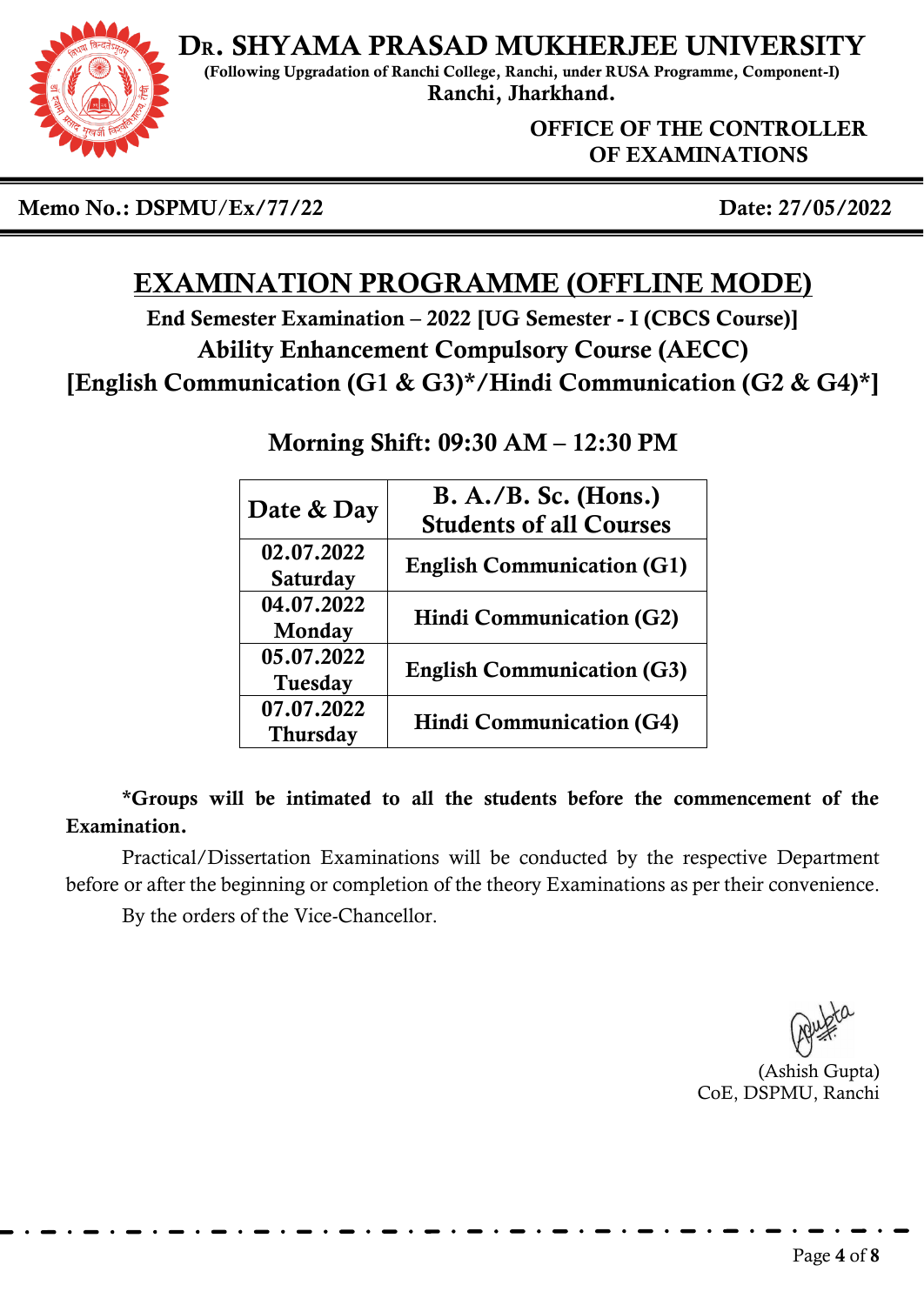

(Following Upgradation of Ranchi College, Ranchi, under RUSA Programme, Component-I) Ranchi, Jharkhand.

> OFFICE OF THE CONTROLLER OF EXAMINATIONS

Memo No.: DSPMU/Ex/77/22 Date: 27/05/2022

# EXAMINATION PROGRAMME (OFFLINE MODE)

End Semester Examination – 2022 [UG Semester - I (CBCS Course)] Generic Elective (GE) Courses

Morning Shift: 09:30 AM – 12:30 PM

|            | $B. A./B.$ Sc. (Hons.)         |  |  |  |  |
|------------|--------------------------------|--|--|--|--|
| Date & Day | <b>Students of all Courses</b> |  |  |  |  |
| 08.07.2022 | BOTANY/PHYSICS/ZOOLOGY         |  |  |  |  |
| Friday     |                                |  |  |  |  |
| 11.07.2022 | MATHEMATICS/CHEMISTRY/GEOLOGY  |  |  |  |  |
| Monday     |                                |  |  |  |  |
| 12.07.2022 | BBA/B. Com.                    |  |  |  |  |
| Tuesday    |                                |  |  |  |  |

### Evening Shift: 02:00 PM – 05:00 PM

|            | $B. A./B.$ Sc. (Hons.)           |
|------------|----------------------------------|
| Date & Day | <b>Students of all Courses</b>   |
| 08.07.2022 | ANTHROPOLOGY/ECONOMICS/ENGLISH/  |
| Friday     | <b>GEOGRAPHY/HINDI/HISTORY</b>   |
| 11.07.2022 | <b>POLITICAL SCIENCE/</b>        |
| Monday     | ALL TRL OPTED AS GE/URDU         |
| 12.07.2022 | SOCIOLOGY/PSYCHOLOGY/PHILOSOPHY/ |
| Tuesday    | SANSKRIT.                        |

Practical/Dissertation Examinations will be conducted by the respective Department before or after the beginning or completion of the theory Examinations as per their convenience. By the orders of the Vice-Chancellor.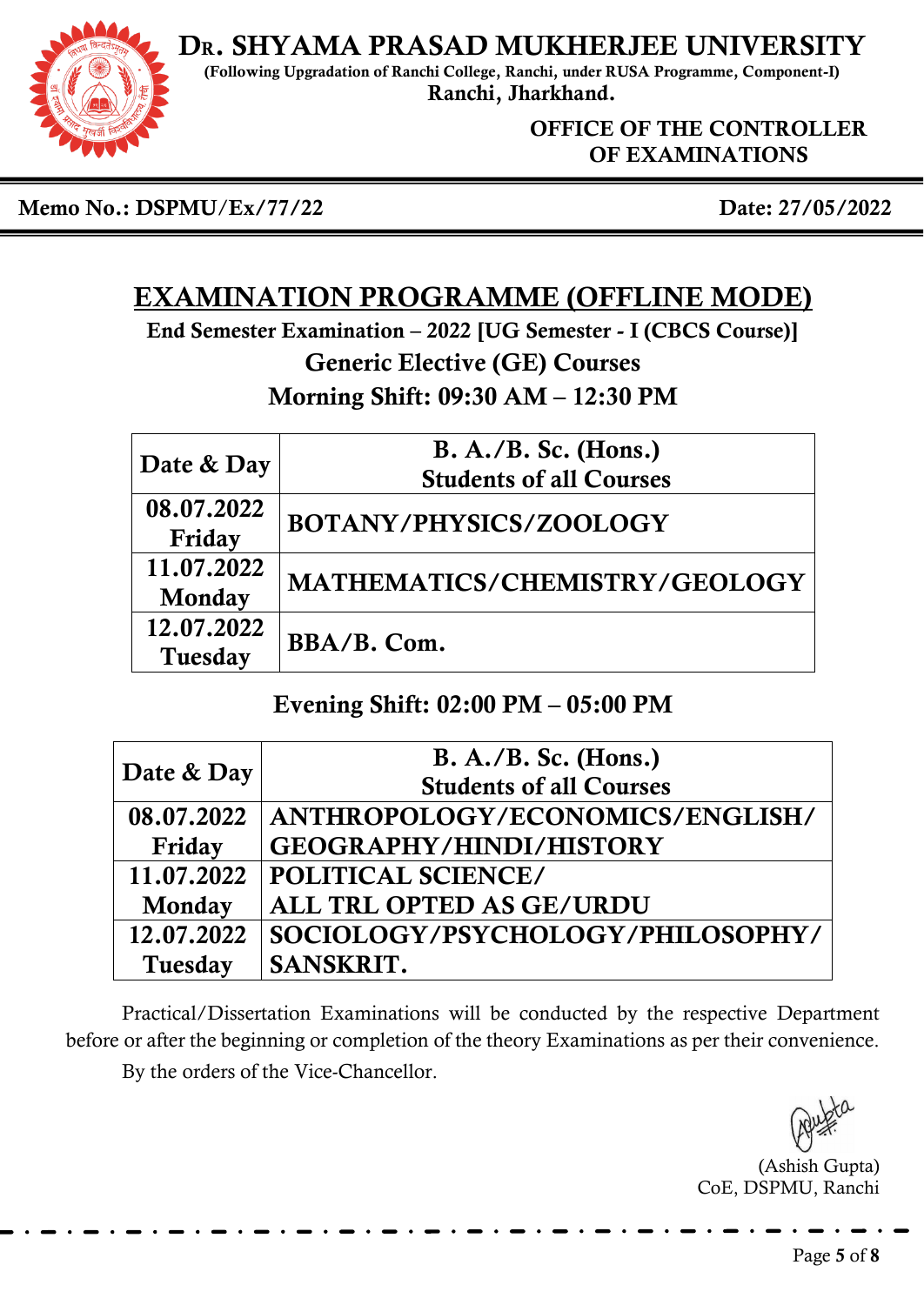

(Following Upgradation of Ranchi College, Ranchi, under RUSA Programme, Component-I) Ranchi, Jharkhand.

> OFFICE OF THE CONTROLLER OF EXAMINATIONS

Memo No.: DSPMU/Ex/77/22 Date: 27/05/2022

# EXAMINATION PROGRAMME (OFFLINE MODE)

End Semester Examination – 2022 [PG Semester - I (CBCS Course)]

#### Faculty of Sciences

[Botany/Chemistry/Geology/Mathematics (Sc. & Arts)/ Physics/Zoology/EVS/Microbiology] Evening Shift: 02:00 PM – 05:00 PM

| Date &<br>Day                 | M. Sc.<br><b>Botany</b> | M. Sc.<br>Chemistry | M. Sc.<br>Geology | M. Sc.<br><b>Maths</b><br>(Sc. & A) | M. Sc.<br><b>Physics</b> | M. Sc.<br>Zoology | M. Sc.<br>EVS, MB |
|-------------------------------|-------------------------|---------------------|-------------------|-------------------------------------|--------------------------|-------------------|-------------------|
| 23.06.2022<br><b>Thursday</b> | $FC-01$                 | $FC-01$             | FC-01             | FC-01                               | $FC-01$                  | FC-01             | FC-01             |
| 25.06.2022<br><b>Saturday</b> | CC-01                   | $CC-01$             | $CC-01$           | $CC-01$                             | $CC-01$                  | $CC-01$           | $CC-01$           |
| 28.06.2022<br>Tuesday         | $CC-02$                 | $CC-02$             | $CC-02$           | $CC-02$                             | $CC-02$                  | $CC-02$           | $CC-02$           |
| 02.07.2022<br><b>Saturday</b> | $-X-X-$                 | $-X-X-$             | -X-X-             | $CC-03$                             | $-X-X-$                  | $-X-X$ -          | -X-X-             |

Faculty of Social Sciences [Anthropology/Geography/Psychology] Evening Shift: 02:00 PM – 05:00 PM

| Date & Day             | M.A.<br>Anthro. | M.A.<br>Geog. | <b>M.A.</b><br>Psycho. |  |
|------------------------|-----------------|---------------|------------------------|--|
| 23.06.2022<br>Thursday | FC-01           | FC-01         | FC-01                  |  |
| 25.06.2022<br>Saturday | <b>CC-01</b>    | $CC-01$       | $CC-01$                |  |
| 28.06.2022<br>Tuesday  | $CC-02$         | $CC-02$       | $CC-02$                |  |

Practical/Dissertation Examinations will be conducted by the respective Department before or after the beginning or completion of the theory Examinations as per their convenience. By the orders of the Vice-Chancellor.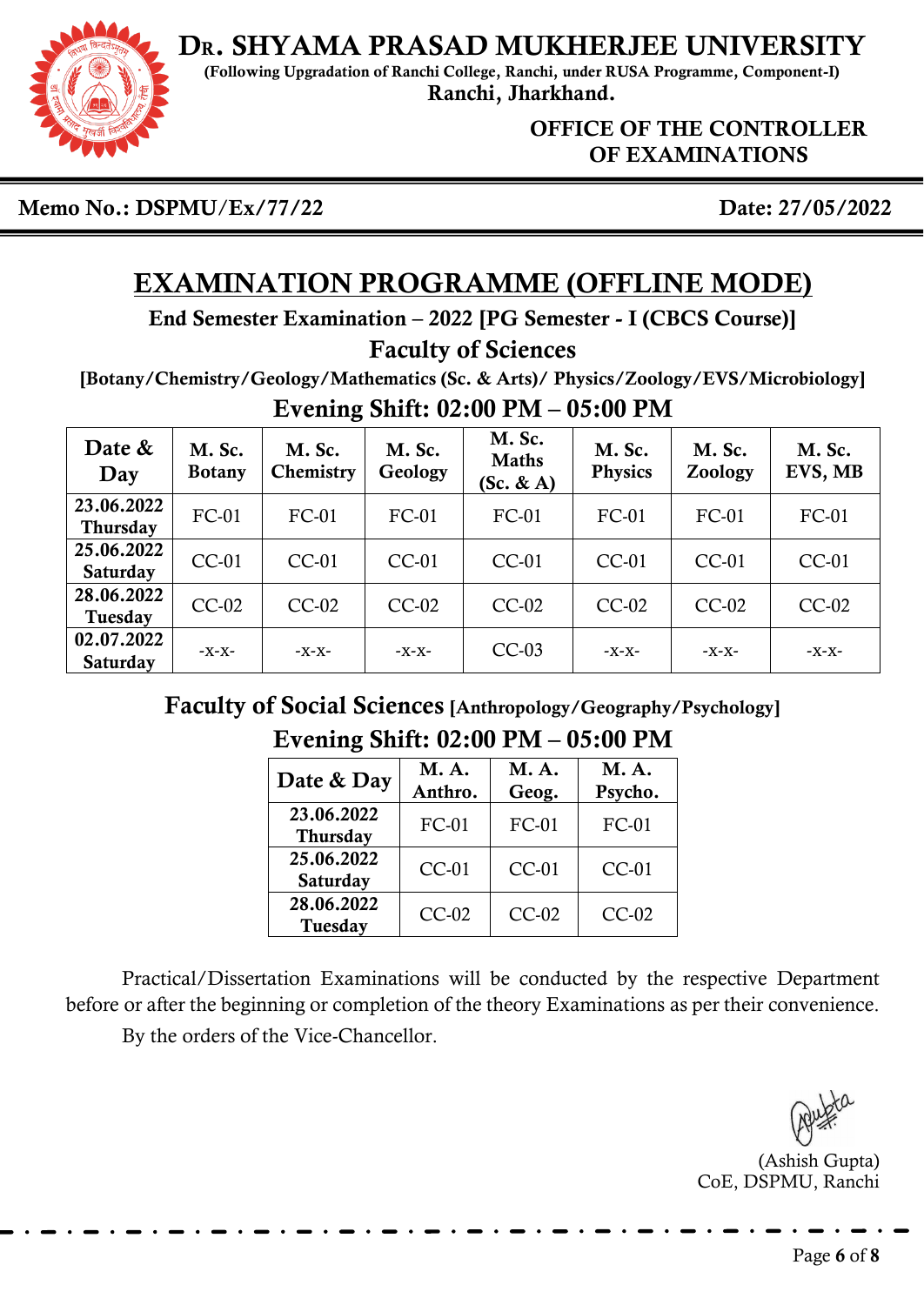

(Following Upgradation of Ranchi College, Ranchi, under RUSA Programme, Component-I) Ranchi, Jharkhand.

OFFICE OF THE CONTROLLER OF EXAMINATIONS

Memo No.: DSPMU/Ex/77/22 Date: 27/05/2022

## EXAMINATION PROGRAMME (OFFLINE MODE)

End Semester Examination – 2022 [PG Semester - I (CBCS Course)] Self-Financing/Vocational Courses [MCA/MBA/M. Sc. (IT)/MFM/MJMC/M. Com.] Evening Shift: 02:00 PM – 05:00 PM

| Date & Day                    | <b>MCA</b> | <b>MBA</b> | <b>M. Sc. (IT)</b> | <b>MFM</b>    | <b>MJMC</b>   | M. Com.        |
|-------------------------------|------------|------------|--------------------|---------------|---------------|----------------|
| 23.06.2022<br><b>Thursday</b> | FCMCA-101  | $P-01$     | FCMIT-101          | <b>MFM101</b> | <b>MJM101</b> | <b>FCM-101</b> |
| 25.06.2022<br><b>Saturday</b> | CCMCA-102  | $P-02$     | CCMIT-102          | <b>MFM102</b> | <b>MJM102</b> | <b>CCM-101</b> |
| 28.06.2022<br>Tuesday         | CCMCA-103  | $P-03$     | CCMIT-103          | <b>MFM103</b> | MJM103        | <b>CCM-102</b> |
| 02.07.2022<br><b>Saturday</b> | CCMCA-104  | $P-04$     | $-X-X-$            | -X-X-         | $-X-X-$       | <b>CCM-103</b> |
| 05.07.2022<br>Tuesday         | CCMCA-105  | $P-05$     | $-X-X-$            | -X-X-         | $-X-X-$       | -X-X-          |
| 07.07.2022<br><b>Thursday</b> | -X-X-      | $P-06$     | -X-X-              | -X-X-         | -X-X-         | -X-X-          |
| 08.07.2022<br>Friday          | $-X-X-$    | $P-07$     | -X-X-              | -X-X-         | -X-X-         | -X-X-          |

Practical/Dissertation Examinations will be conducted by the respective Department before or after the beginning or completion of the theory Examinations as per their convenience. By the orders of the Vice-Chancellor.